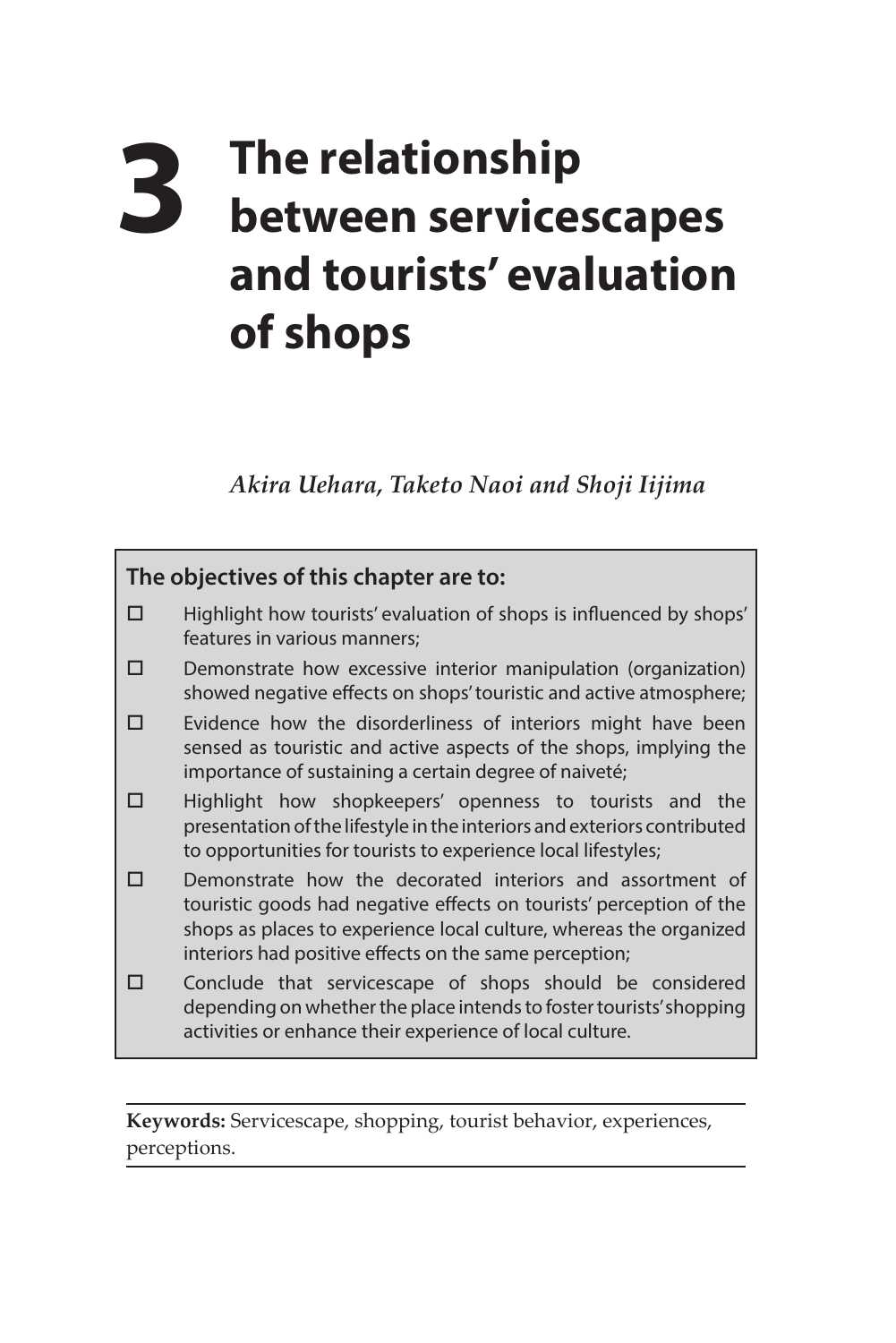## **Introduction**

Shopping has been viewed as an important part of the tourism experience (Hsieh & Chang, 2006) and as a destination attraction (Timothy & Butler, 1995). It has been shown to be one of the major motivations for tourists (Turner & Reisinger, 2001; Wang, 2004). Apart from providing tourists with purchasing opportunities, shopping offers them a taste of local culture (Stobart, 1998). Experiencing a destination and its local culture has been pointed out as one of the key motives for shopping at a tourist destination; other motives include purchasing necessities and meeting social obligations (Murphy et al., 2011).

Retailers in an increasingly competitive marketplace find it more difficult to differentiate their stores solely on the basis of merchandise, price, promotion, and location (Baker et al., 1994). This implication highlights the importance of other factors, such as stores' environmental factors. Kotler (1973) argued that a store itself can offer a unique atmosphere or environment that may influence the consumer's patronage decision. Store environments have been found to be one type of input into the consumer's image of, or overall attitude toward, a store (Darden & Schwinghammer, 1985). Darden and Schwinghammer (1985) found that consumers' beliefs on the physical attractiveness of a store have a higher correlation with patronage intentions compared with merchandise quality, general price level, or selection.

The above observations on the importance of stores' physical environments can be understood with reference to the concept of man–environment research. Tourism phenomena, including tourist shopping, are argued to emerge from interacton between humans and environments (Walmsley & Jenkins, 1992). Man–environment research, a stream of environmental psychology, adopts transactionalism, which refers to a standpoint for emphasizing and examining the mutual relationship between humans and environments (Gifford, 2001). Such a stance takes importance particularly in understanding that tourists' shopping, in terms of their decision on their purchases at destinations, tends to be made *after* rather than *before* their arrival (Moore et al., 2012).

This chapter, which is the preliminary stage of a study on the effects of shops on tourists' evaluation of a destination, aims to elucidate the relationship between shops' characteristics and tourists' evaluation of the shops. The research relies on the concept of servicescape and measures the effects of shops' social, physical, and design factors on tourists' evaluation through an onsite participatory research method. This chapter pays particular attention to the taste of local life that tourists obtain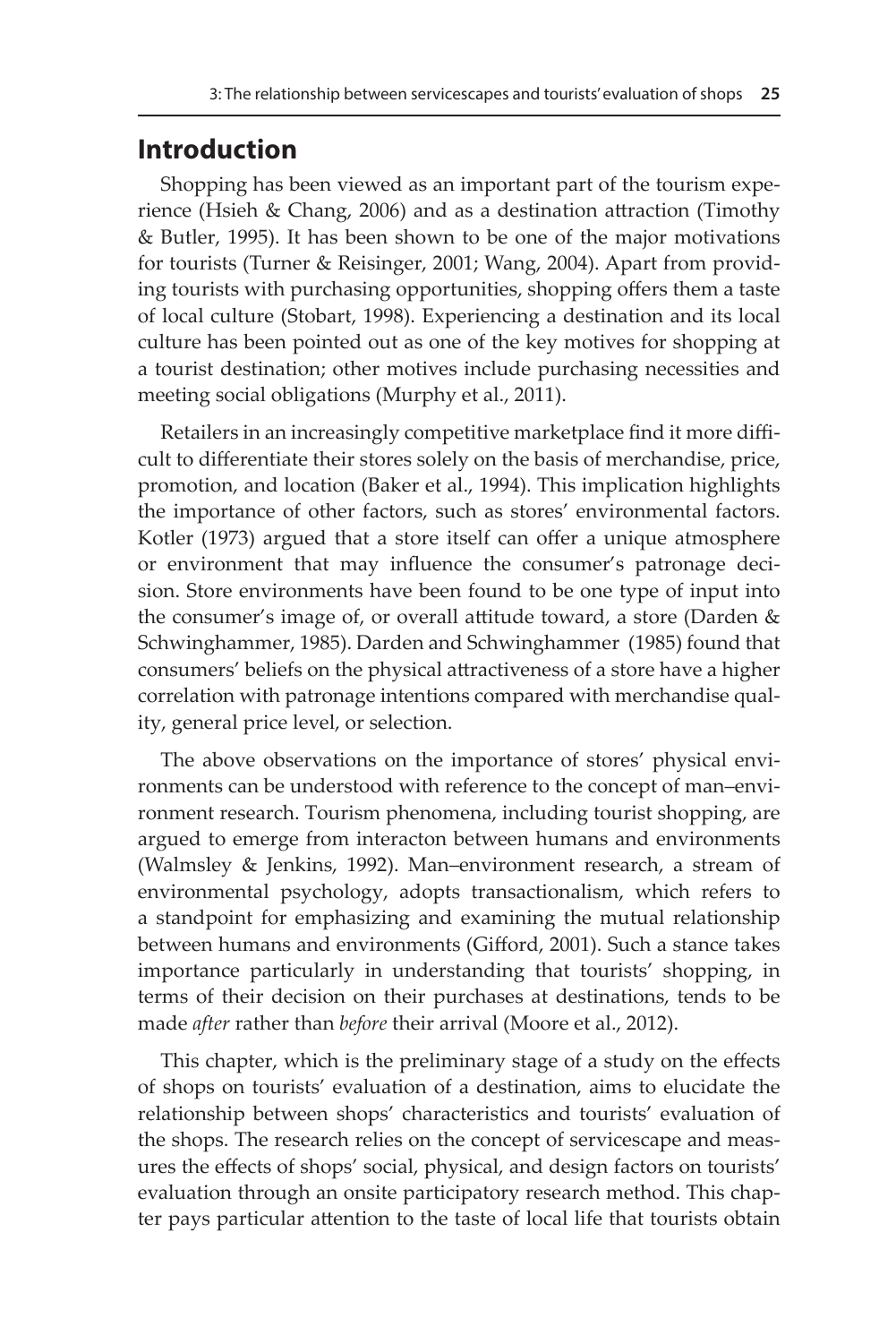from the shops. In light of the findings of Stobart (1998), it is meaningful to elucidate the features of shops that appear active and tourist friendly, which have been pointed out as significant factors in attracting tourists (Naoi et al., 2009) and ensuring that they experience local culture.

## **Literature review**

## **Research on tourist-environment relationship in commercial spaces**

Shopping in commercial spaces is one of the major motives of tourism (Choi et al., 1999; Cohen, 1995). Tourists purchase souvenirs and local specialties and pay for local dishes at restaurants. Timothy (2005) argued that tourists' shopping may not necessarily be only for purchasing goods but also for leisure activities. Butler (1991) classified tourists' shopping into two types: shopping for purchases and shopping as an activity that is secondary to excursions. Secondary shopping is regarded as observable, particularly when they visit a destination with primary attractions, such as cultural assets, rather than shopping opportunities. At such destinations, before or after visiting primary attractions, they may take opportunities to enjoy shopping at nearby shopping places with no predetermined plans about what and where to purchase.

While some parts of tourists' decision making, such as the length of their stay and their trip type, are usually done before their trip, others, such as those regarding tourists' onsite activities, are likely to be done after their arrival (Moore et al., 2012). Such tourists' onsite decisions may be affected by environmental factors. Gifford (2001), noted the possibility that spaces' characteristics may affect particular behaviors positively or negatively. This claim is regarded as applicable for relationships between tourists and destinations. Particularly, when tourists make an onsite purchase with no predetermined plans, their decision may be influenced by environmental factors, such as visually attractive signs, rather than information available at home. Moore et al. (2012) also suggested that tourists' onsite behaviors can be induced by not only pre-trip information, such as guide books, but also by the characteristics of visited environments.

The abovementioned man–environment research is considered as one of the academic areas on the relationship between tourists and places in commercial spaces. Approaches of this area have been intensively applied in the fields of civil engineering and architecture. Many studies in these fields have focused on the man–environment relationship in daily environments and analyzed the effects of environmental factors